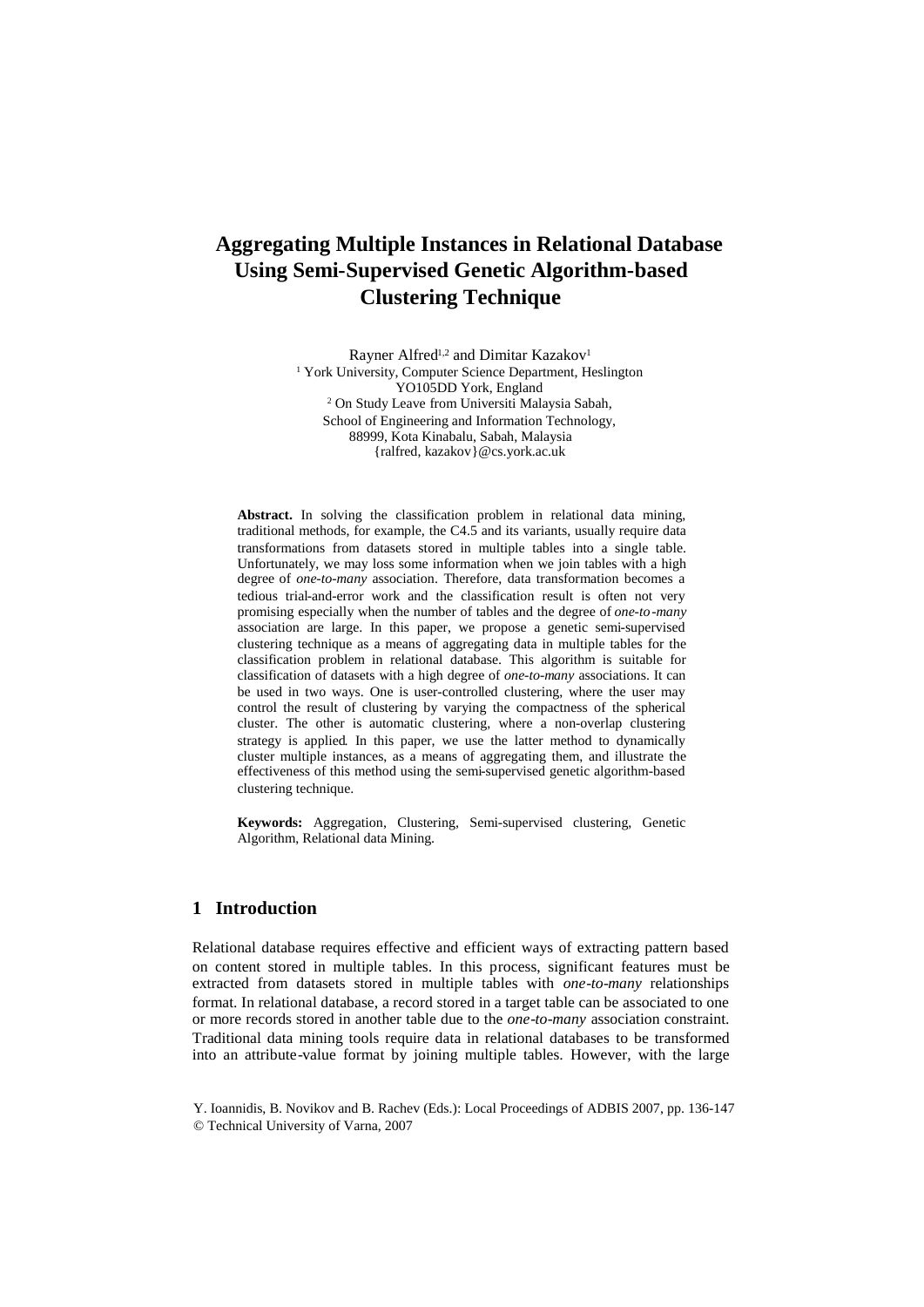volume of relational data with a high degree of *one-to-many* associations, this process is not efficient as the joined table can be too large to be processed and we may lose some information during the join operation. In fact, most data mining tools ignore the *multiple-instance* problem and treated all of the positive instances as positive examples. For example, suppose we have a *multi-instance* problem as shown in Fig. 1.

| ID             | F1             | F <sub>2</sub> | F3             | Class |
|----------------|----------------|----------------|----------------|-------|
| $\mathbf{1}$   | A1             | B <sub>2</sub> | C <sub>4</sub> | Α     |
| 1              | A1             | B <sub>2</sub> | C <sub>3</sub> | Α     |
| 1              | A1             | B <sub>2</sub> | C <sub>3</sub> | Α     |
| $\mathbf{1}$   | A1             | B <sub>2</sub> | C <sub>3</sub> | A     |
| $\mathbf 1$    | A1             | B1             | C <sub>3</sub> | Α     |
| 2              | A2             | B1             | C <sub>4</sub> | B     |
| $\overline{a}$ | A <sub>2</sub> | <b>B1</b>      | C <sub>5</sub> | B     |
| 2              | A <sub>2</sub> | B <sub>2</sub> | C <sub>5</sub> | B     |
| 2              | A <sub>2</sub> | B1             | C <sub>5</sub> | B     |
| 3              | A1             | B <sub>2</sub> | C <sub>3</sub> | Α     |
| 3              | A <sub>2</sub> | B <sub>2</sub> | C <sub>3</sub> | Α     |
| 3              | A1             | B <sub>2</sub> | C <sub>2</sub> | Α     |
| 3              | A1             | B1             | C <sub>2</sub> | A     |

**Fig. 1.** Multi-Instances Problem

Using a traditional data mining tool, all rows in Fig. 1 are treated as positive and negative examples. The *multiple-instance* problem is ignored. The *multiple-instance* problem arises due to the fact that, relational databases are designed to handle records with *one-to-many* association. The 10-fold cross-validation accuracy of the J48 classifier, WEKA [20], for the above sample data is 92% with extracted rules as follows;  $A1 \rightarrow A$  and  $A2 \rightarrow B$ . On the other hand, one may also cluster these multiple instances that exist for an individual object and get higher percentage of accuracy in predicting the class membership of unseen bag of instances of an individual object.

The most common pattern extracted from relational database is *association* rules [3,4,5,6]. However, to extract *classification* rules from relational database with more effectively and efficiently, taking into consideration of *multiple-instance* problem, we need to aggregate these multiple instances. In this paper, we use genetic algorithmbased clustering technique to aggregate multiple instances of a single record in relational database as a means of data reduction. Before a clustering technique can be applied, we transform the data to a suitable form.

In relational database, a record stored in the target table is often associated with one or more records stored in another table. We can treat these multiple instances of a record, stored in a non-target table, as a bag of terms. There are a few ways of transforming these multiple instances into bag of terms, which will be described and explained in section 2. Once we have transformed the data representation applicable to clustering operations [10,11,12,21], we can use any clustering techniques to aggregate these multiple instances.

In this paper, we use semi-supervised genetic algorithm-based clustering technique to improve the aggregation of multiple instances in relational database. In section 2, we describe the DARA [7,8] transformation process converting these multiple instances into a bag of terms, and, effectively, a vector space model, before any clustering operations can be used to aggregate them. Section 3 describes genetic algorithm-based clustering technique. Experimental results comparing varieties of cluster algorithms, as a means of aggregating multiple instances, that include the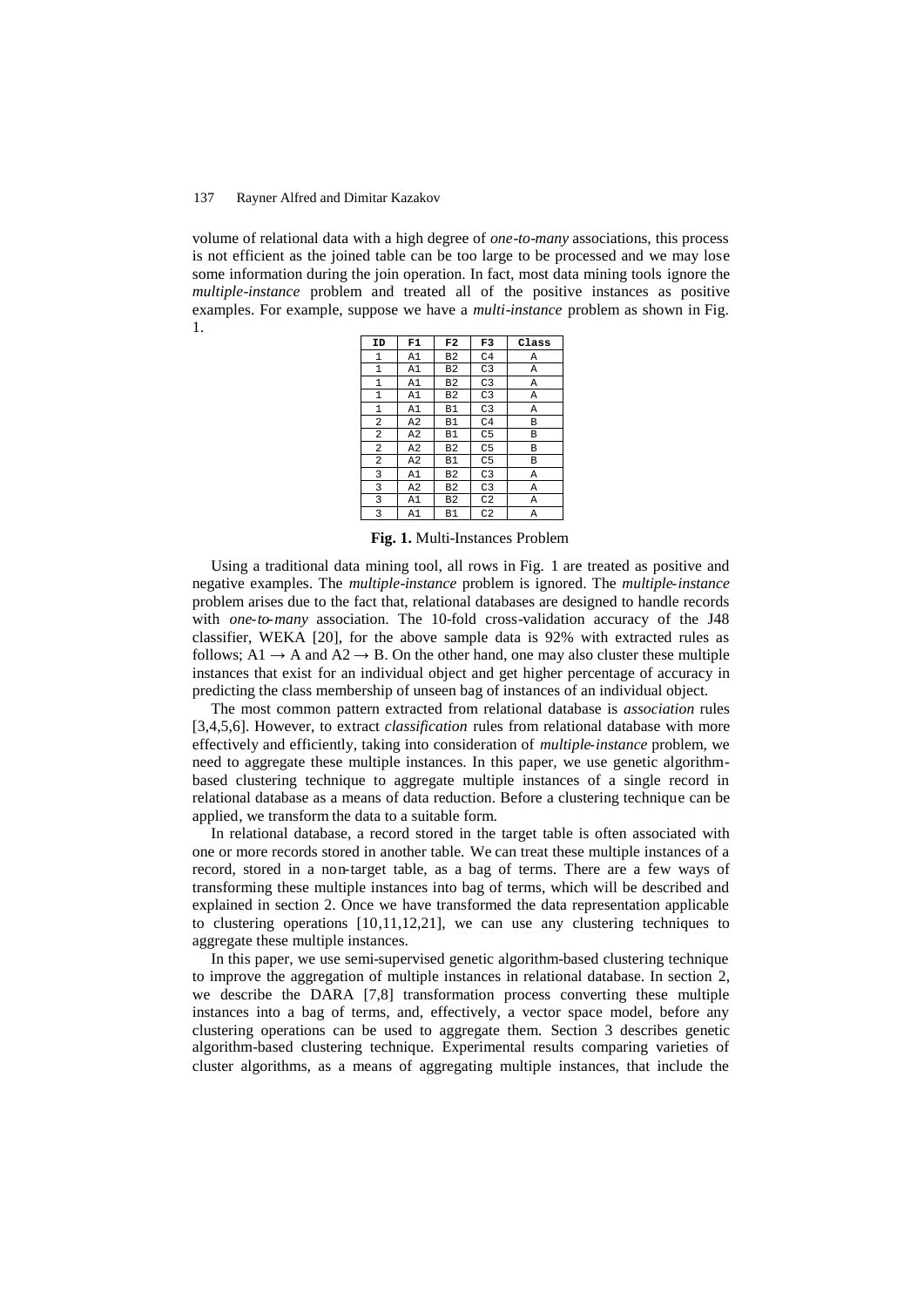semi-supervised GA-clustering DARA-based algorithm (SSGA-DARA), GAclustering DARA-based algorithm (GA-DARA) and the k-means DARA-based clustering algorithm (K-DARA) are provided in section 4. In addition to that, we also compare the result of performance accuracy of SSGA-DARA with other previously published results from propositional algorithms, in section 4. Finally, the paper is concluded in Section 5.

# **2 Data Transformation**

In relational database, records are stored separately in different tables and they are associated through the match of primary and foreign keys. When a high degree of *one-to-many* associations is present, a single record, *R*, stored in a main table can be associated with a large volume of records stored in another table, as shown in Fig. 2.



**Fig. 2.** A o*ne-to-many* association between target and non-target relations

Let *R* denote a set of *m* records stored in the target table and let *S* denote a set of *n* records  $(T_1, T_2, T_3, \ldots, T_n)$ , stored in the non-target table. Let  $S_i$  is in the subset of S,  $S_i \in S$ , and associated with a single record  $R_a$  stored in the target table,  $R_a \in R$ . Thus, the association of these records can be described as  $R_a \rightarrow S_i$ . Since a record can be characterized by the bag of term/records that are associated with it, we use the vector space model to cluster these records, as described in the work of Salton *et al.* [9]. In a vector space model, a record is represented as a vector or 'bag of terms', i.e., by the terms it contains and their frequency, regardless of their order. These terms are encoded and represent instances stored in the non-target table referred by a record stored in the target table. The non-target table may have a single attribute or multiple attributes and the process of encoding the terms is as follows:

Case I: *Non-target table with a single attribute*

- Step 1) Compute the cardinality of the attribute's domain in the non-target table. For continuous and discrete values, discretizes these values first and take the number of bins as the cardinality of the attribute's domain
- Step 2) To encode values, find the appropriate number of bits, n, that can represent these values, where  $2^{n-1}$  < |Attribute's Domain|  $\leq 2^n$ . For example, if the attribute has 5 different values (London, New York, Chicago, Paris, Kuala Lumpur), then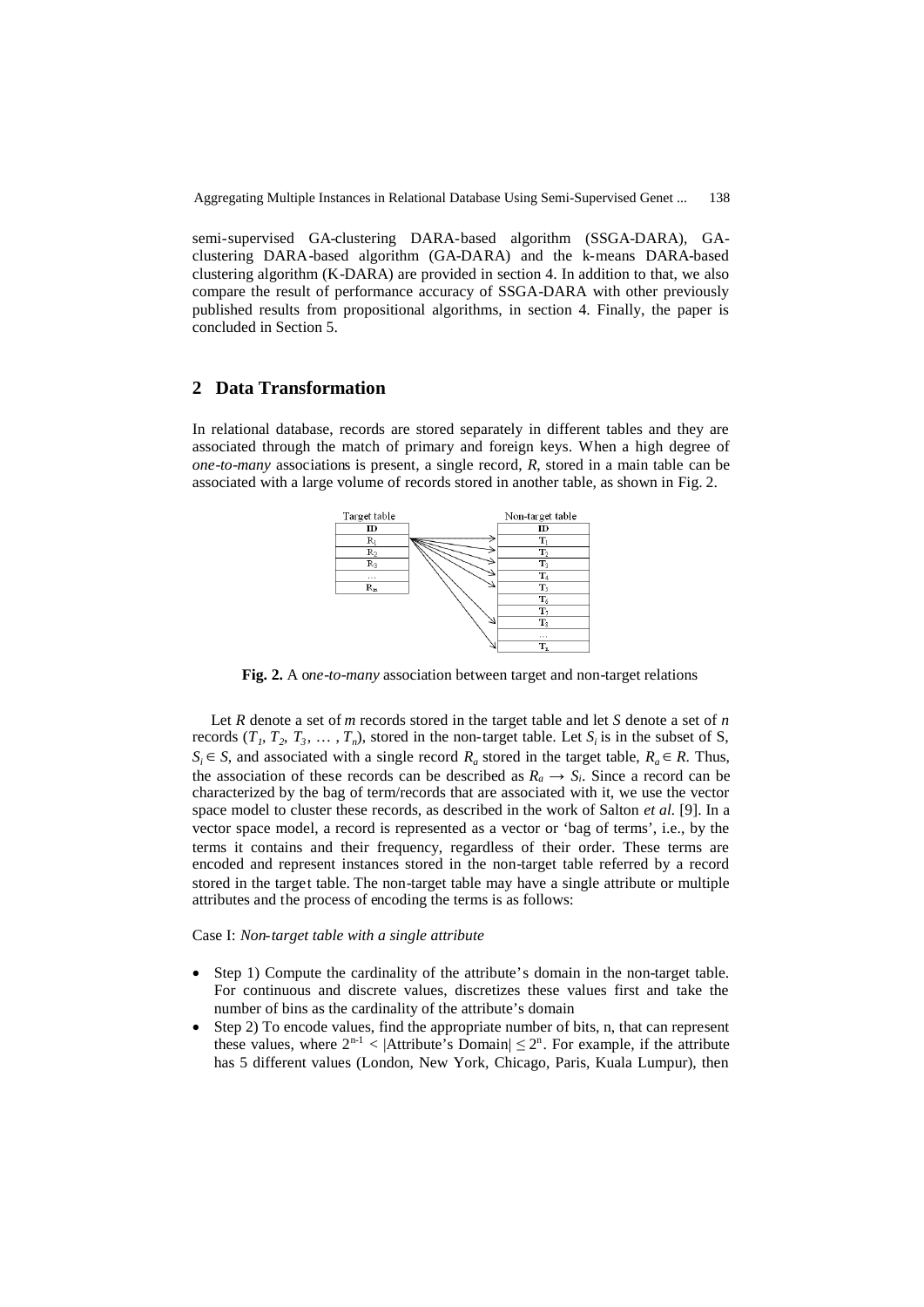we just need  $3 (5 < 2<sup>3</sup>)$  bits to represent each of these values (001, 010, 011, 100, 101).

 Step 3) For each encoded term, add this term to the bag of terms that describes the characteristics of a record associated with them.

Case II: *Non-target table with multiple attributes*

- Step 1) Repeat step 1) and step 2) in Case I, for all attributes
- Step 2) For each instance of a record stored in the non-target table, concatenate *p*number of columns' values, where *p* is less than or equal to the total number of attributes. For example, let  $F = (F_1, F_2, F_3, \ldots, F_k)$  denote *k* field columns or attributes in the non-target table. Let  $F_I = (F_{I,I}, F_{I,2}, F_{I,3}, ..., F_{I,n})$  denote *n* values that are allowed to be used by field/column  $F<sub>1</sub>$ . So, we can have instances of record in the non-target table with these values  $(F_{1,a}, F_{2,b}, F_{3,c}, F_{4,d}, \ldots, F_{k-1,b}, F_{k,n})$ , where  $a \leq |F_1|, b \leq |F_2|, c \leq |F_3|, d \leq |F_4|, \ldots, b \leq |F_{k-1}|, n \leq |F_k|$ . If  $p = 1$ , we have a bag of a single attribute's values, *F1a, F2,b, F3,c, F4,d,…, Fk-1,b, Fk,n*, as the produced terms. If  $p = 2$ , then we have a bag of paired attribute's values,  $F_{1,a}F_{2,b}$ ,  $F_{3,c}F_{4,d}$ ,...  $F_{k,l,b}F_{k,n}$  (provided we have an even number of fields). Finally, if we have  $p = k$ , then we have  $F_{1,a}F_{2,b}F_{3,c}F_{4,d}...F_{k,l,b}F_{k,n}$  as a single term produced.
- $\bullet$  Step 3) For each encoded term, add this term to the bag of terms that describes the characteristics of a record associated with them.

The encoding processes transform relational datasets into data represented in a vectorspace model [9], had been implemented in DARA [7,8]. Given this data representation in a vector space model, we can use clustering techniques [10,11,12] to cluster these datasets as a means of aggregating them.

# **3 Genetic Algorithm-Based Clustering Technique**

### **3.1. Genetic Algorithm (GA)**

A Genetic Algorithm (GA) is a computational abstraction of biological evolution that can be used to some optimisation problems [13,14]. In its simplest form, a GA is an iterative process applying a series of genetic operators such as *selection*, *crossover* and *mutation* to a population of elements. These elements, called chromosomes, represent possible solutions to the problem. Initially, a random population is created, which represents different points in the search space. An *objective* and *fitness* function is associated with each chromosome that represents the degree of *goodness* of the chromosome. Based on the principle of the survival of the fittest, a few of the chromosomes are selected and each is assigned a number of copies that go into the mating pool. Biologically inspired operators like *crossover* and *mutation* are applied to these strings to yield a new generation of strings. The process of selection, crossover and mutation continues for a fixed number of generations or till a termination condition is satisfied. More detailed surveys of GAs can be found in [15].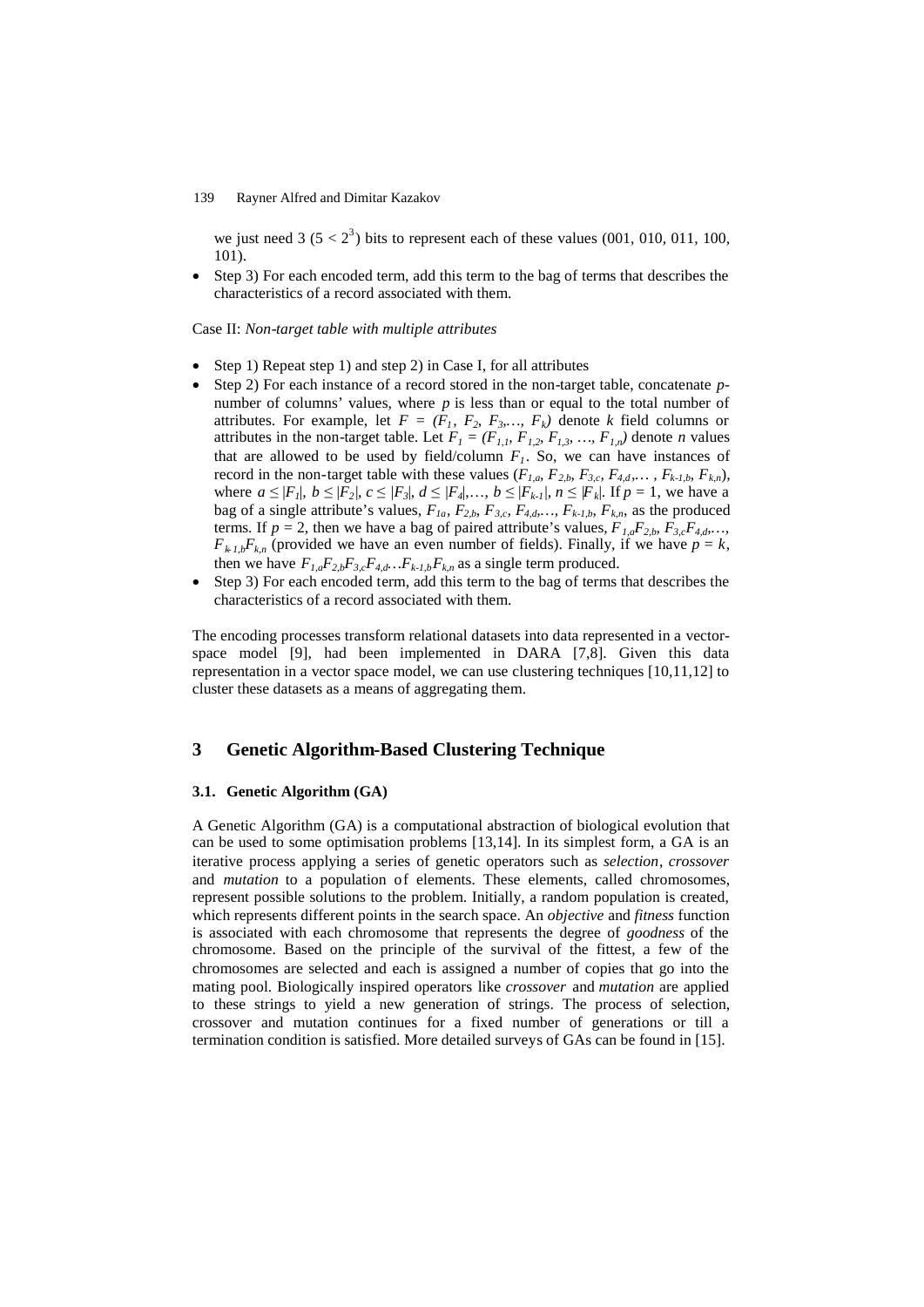Aggregating Multiple Instances in Relational Database Using Semi-Supervised Genet ... 140

### **3.2. Clustering Algorithm**

Clustering [10,11,12,21] is an important unsupervised classification technique where a set of patterns, usually vectors in a multi-dimensional space, are grouped into clusters in such a way that patterns in the same cluster are similar in some sense and patterns in different clusters are dissimilar in the same sense. The clustering algorithm that we apply in this experiment uses the vector-space model [9] to represent each record. In this model, each record  $R_a$  is considered to be a vector in the term-space or pattern-space. In particular, we employed the *tf-idf* term weighting model, in which each record can be represented as

 $(t_1^f \log(n/df_1), t_2^f \log(n/df_2), \ldots, t_m^f \log(n/df_m))$ 

where  $tf_i$  is the frequency of the *i*-th term in the record,  $df_i$  is the number of records that contain the *i-*th term and *n* is the number of records. To account for records of different length, the length of each record vector is normalized so that it is of unit length ( $||d_{\text{tfid}}||= 1$ ), that is each record is a vector on the unit hypersphere. In this experiment, we will assume that the vector representation for each record has been weighted using *tf-idf* and it has been normalized so that it is of unit length. In the vector-space model, the cosine similarity is the most commonly used method to compute the similarity between two records  $R_i$  and  $R_j$ , which is defined to be  $cos(R_i, R_j) = R_i^t R_j/(||R_i|| \cdot ||R_j||)$ . The cosine formula can be simplified to  $cos(R_i, R_j)$  =  $R_i^t R_j$ , when the record vectors are of unit length. This measure becomes one if the records are identical, and zero if there is nothing in common between them.

Since clustering works in an unsupervised fashion, The user has no control on the result. In this experiment, we introduce supervision to the learning scheme through some measure of cluster impurity. The basic idea is to find a set of clusters that minimize a linear combination of the cluster dispersion and cluster impurity measures.

#### **3.3. Semi-Supervised Clustering Algorithm**

As a base to our semi-supervised algorithm, we use an unsupervised clustering method optimized with a genetic algorithm incorporating a measure of classification accuracy used in decision tree algorithm, the GINI index [1]. Here, we examine the clustering algorithm that minimizes some objective function applied to *k*-cluster centers. Each point is assigned to the nearest cluster center by Euclidean distance. The main objective is to choose the number of clusters that minimize some measure of cluster quality. Typically cluster dispersion metric is used, such as the Davies-Bouldin Index (DBI) [2]. DBI uses both the within-cluster and between clusters distances to measure the cluster quality. Let  $d_{centroid}(Q_k)$ , defined in (1), denote the centroid distances within-cluster  $Q_k$ , where  $x_i \in Q_k$ ,  $N_k$  is the number of samples in cluster  $Q_k$ ,  $c_k$  is the center of the cluster and  $k \leq K$  clusters. Let  $d_{between}(Q_k, Q_l)$ , defined in (3), denote the distances between-clusters  $Q_k$  and  $Q_l$ , where  $c_k$  is the centroid of cluster  $Q_k$ and  $c_l$  is the centroid of cluster  $Q_l$ .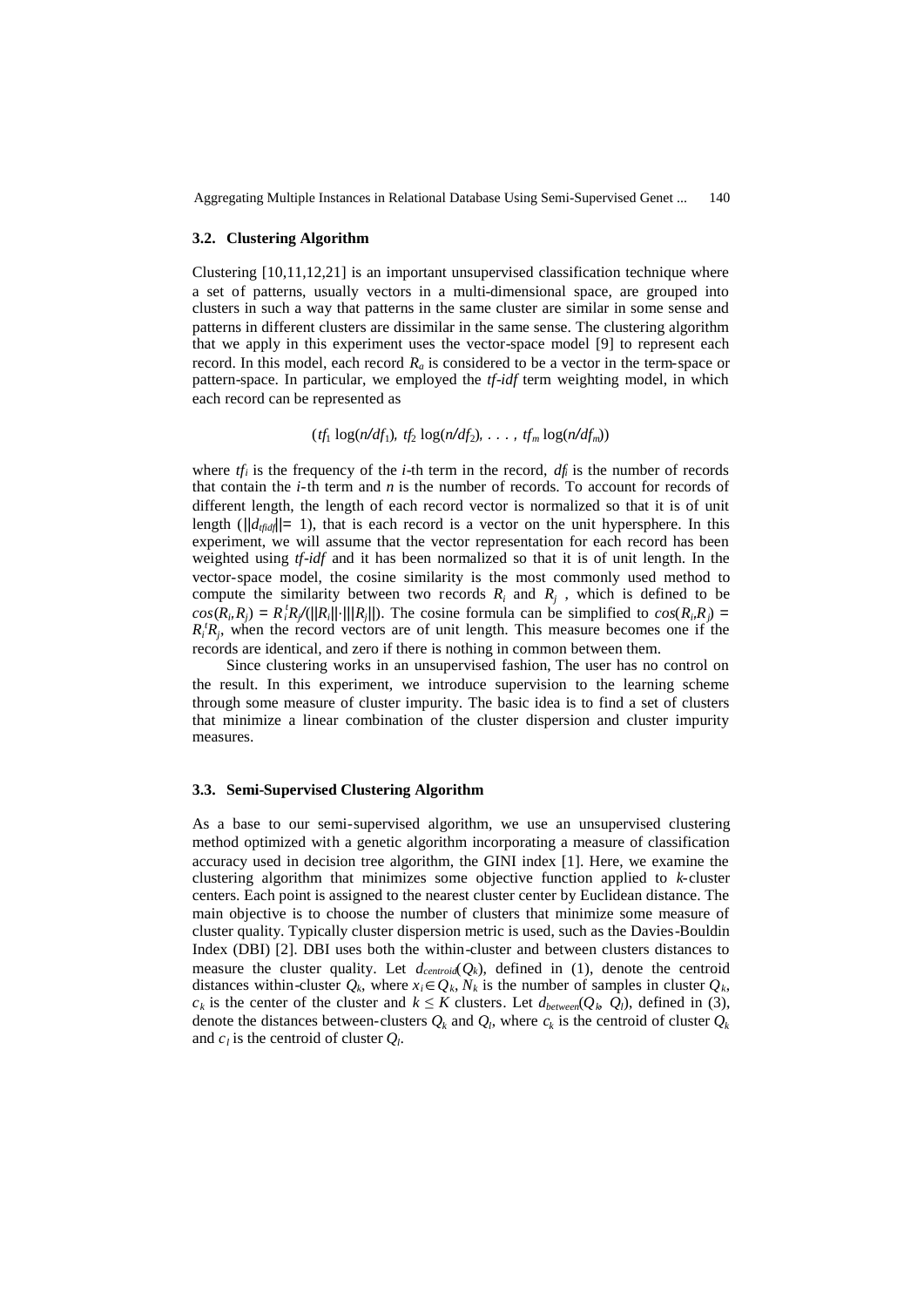$$
d_{centroid}(Q_k) = \frac{\sum_{i} ||x_i - c_k||}{N_k}
$$
 (1)

$$
c_k = 1/N_k(\sum\nolimits_{X_i \in Q_k} X_i)
$$
 (2)

 $d_{between}(Q_k, Q_l) =$   $\left\|C_k - C_l\right\|$  (3)

DBI = 
$$
\frac{1}{K} \sum_{k=1}^{K} \max_{l \neq k} \left\{ \frac{d_{centroid}(Q_k) + d_{centroid}(Q_l)}{d_{between}(Q_k, Q_l)} \right\}
$$
(4)

Therefore, given a partition of the *N* points into *K*-clusters, DBI is defined in (4). This cluster dispersion measure can be incorporated into any clustering algorithm to evaluate a particular segmentation of data. The *Gini index* (GI) has been used extensively in the literature to determine the impurity of a certain split in decision trees [1]. Clustering using *K* cluster centers partitions the input space into *K* regions. Therefore clustering can be considered as a *K*-nary partition at a particular node in a decision tree, and GI can be applied to determine the impurity of such partition. In this case, GI of a certain cluster,  $k$ , is computed, as defined in  $(5)$ , where  $n$  is the number of class,  $P_{kc}$  is the number of points belong to *c*th class in cluster *k* and  $N_k$  is the total number of points in cluster *k*.

$$
GiniC_k = 1.0 - \sum_{c=1}^{n} \left(\frac{P_{kc}}{N_k}\right)^2
$$
\n(5)

The purity of a particular partitioning into K clusters is (6) where *N* is the number of points in the dataset and  $T\alpha$  is the number of points in cluster k. In order to get better quality of cluster, we have to minimize the measure of purity.

$$
purity = \frac{\sum_{k=1}^{K} Tc_k * GiniC_k}{N}
$$
\n(6)

By minimizing the objective function that minimizes a linear combination of the cluster dipersion measure (DBI) and the cluster impurity measure (GI), the algorithm becomes semi-supervised. More specifically, given *N* points and *K*-clusters, select *K* cluster centers that minimize the following objective function:

 $f(N,K) =$  Cluster Dispersion + Cluster Impurity

$$
f(N,K) = \frac{1}{K} \sum_{k=1}^{K} \max_{l \neq k} \left\{ \frac{d_{centroid}(Q_k) + d_{centroid}(Q_l)}{d_{between}(Q_k, Q_l)} \right\} + \frac{\sum_{k=1}^{K} T_{\Omega_k} * GiniC_k}{N}
$$
(7)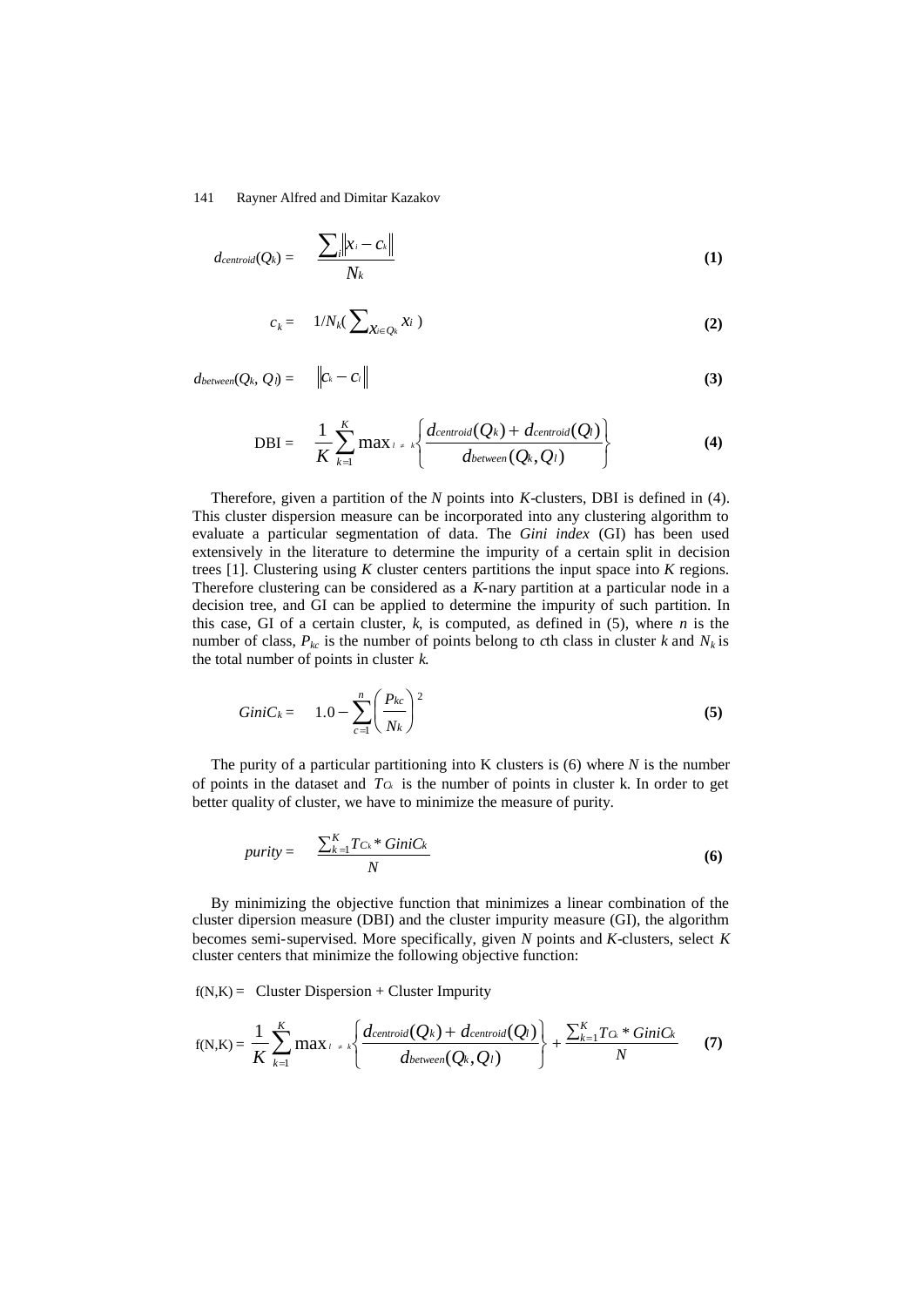Aggregating Multiple Instances in Relational Database Using Semi-Supervised Genet ... 142

#### **3.4. Semi-Supervised GA Clustering Algorithm**

There are two phases in our method for the semi-supervised Genetic Algorithm-based Clustering algorithm. In the first phase, which is modified steps from [19], we reduce the *N* points data by grouping all points to their nearest neighbour. The purpose of this data reduction is to speed up the process of genetic clustering. In phase II, we use genetic algorithm to cluster the *m* data points based on the objective function, defined in  $(7)$ ,  $m < N$ .

### **Phase I: Data Reduction**

- 1) For every object  $O_i$ , find the distance to its nearest neighbour,  $d_{NNj}(O_i) = ||O_i-O_j||$ , where  $O_j$  is the nearest neighbour to  $O_i$  and  $i \neq j$ .
- 2) Compute the average distance of all objects to their nearest neighbour,  $d_{AVE} =$

$$
\frac{1}{N}\sum_{i=1}^N \mathrm{d}_{\text{NNj}}(o_i)
$$

- 3) Let  $d = scale \cdot d_{AVE}$ , where *d* is computed based on the scale's value (Initial value 0.5 in this experiment). Now, view the *n* objects as nodes of a graph, and connect all nodes that has distance less than or equal to *d*. Increment *scale* by 0.1.
- 4) Repeat step 3) as far as there is no overlapping of connected nodes. This is to ensure that all the connected objects are close enough to one another without overlapping cluster.
- 5) Find all the connected nodes and let the data sets represented by these connected nodes be denoted by  $B_1$ ,  $B_2$ ,  $B_3$ ,  $\dots$ ,  $B_{m-1}$ ,  $B_m$  where *m* is the number of connected nodes and  $m < N$ , since  $B_i$  consists of 1 or more connected nodes,  $i \leq m$ .
- 6) Compute *m* cluster centers  $z_1$ ,  $z_2$ ,  $z_3$ ,  $\ldots$ ,  $z_m$  from all connected components  $B_1$ ,  $B_2$ *B*<sub>3</sub>, ..., *B*<sub>*m-1*</sub>, *B*<sub>*m*</sub> from 5), where  $z_i = \frac{1}{N_i} \sum_{x_j \in B_i} x_j$ *xj N*  $\frac{1}{N}$ ,  $\sum x_i$ ,  $i = 1, 2, 3, \ldots, m$ , where  $N_i$  is the

number of nodes connected in *B<sup>i</sup>*

#### **Phase II: GA-Clustering Algorithm**

**Population Initialization Step**. A population of *X* strings of length *m* is randomly generated, where *m* is the number of the sets (connected components) obtained from the first part (Phase I: data reduction). *X* strings are generated with the number of 1's in the strings uniformly distributes within [1,*m*]. Each string represents a subset of  ${B_1, B_2, B_3, \ldots, B_{m-l}, B_m}$ . If  $B_i$  is in this subset *S*, the *i*th position of the string will be 1; otherwise, it will be 0, where  $i = 1, 2, 3, \ldots, m$ . Each  $B_i$  in the subset *S* is used as a seed to generate a cluster. If  $B_j$  is not in the subset, they will be merged to the nearest *B<sub>k</sub>* in the subset *S*, where  $j, k = 1, 2, 3, \ldots, m$  and  $j \neq k$ . The merging of these two components,  $B_j$  and  $B_k$ , is based on the distance between their centers, and this forms a new cluster. After merging, the size and the center of the new cluster will be recomputed. We will repeat the merging process for all components that are not listed in the subset *S*.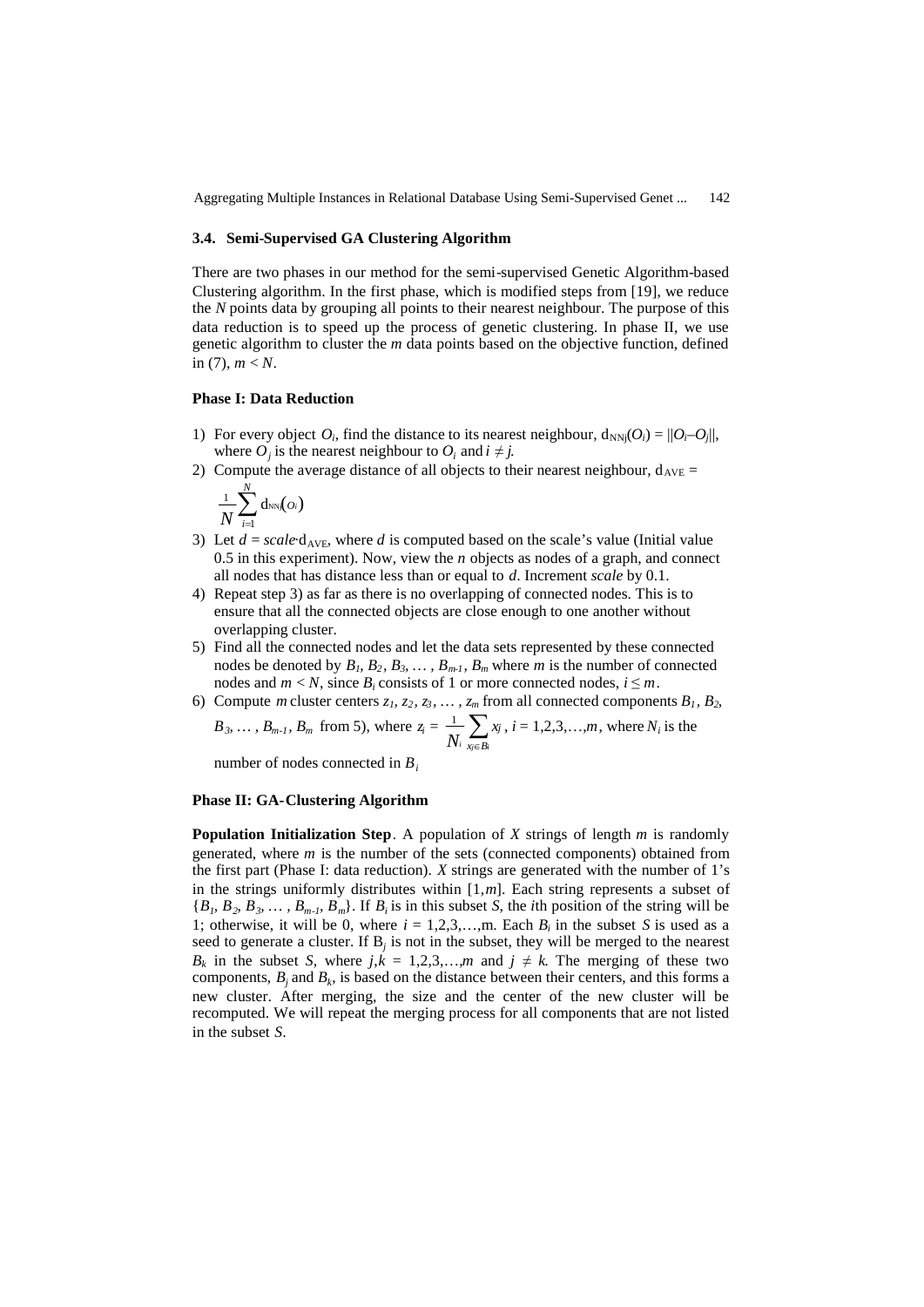**Fitness Computation**. The computation of the objective or fitness function has two parts; Cluster Dispersion and cluster impurity. In order to get the best number of clusters, we need to minimize the DBI (4). On the other hand, in order to group the same type of objects together in a cluster, we need to minimize the impurity function. Since in GA, we want to maximize the objective and fitness function, the objective fitness function (OFF) that we want to maximize will be as follows (8).

 $OFF = 1/C$ luster Dispersion + 1/Cluster Impurity

$$
\text{OFF} = \frac{1}{\frac{1}{K}\sum_{k=1}^{K}\max_{l \neq k}\left\{\frac{d_{centroid}(Q_k) + d_{centroid}(Q_l)}{d_{between}(Q_k, Q_l)}\right\}} + \frac{1}{\frac{\sum_{k=1}^{K}T_{C_k} * GiniC_k}{N}}
$$
(8)

**Selection Process**. For the selection process, a rouleete wheel with slots sized according to the fitness is used. The construction of such a roulette wheel is as follows;

- Calculate the fitness value for each chromosome,  $f_i$  and  $i \leq X$ , and get the total overall fitness for *X* strings of chromosome, *TFitness*.
- Calculate the probability of a selection  $p_i$  for each chromosome,  $i \leq X$ ,  $p_i =$ *fi*/*TFitness*.
- Calculate the cumulative probability  $q_i$  for each chromosome,  $q_i = \sum_{j=1}^{i} p_j$ .

The selection process is based on spinning the roulette wheel, *X* times; each time we select a single chromosome for a new population in the following way:

- Generate a random (float) number *r* from the range of [0..1].
- Select the *i*-th chromosome such that  $q_{i-l} < r \le q_i$

**Crossover**. A pair of chromosome, *c<sup>i</sup>* and *cj*, are chosen for applying the crossover operator. One of the parameters of a genetic system is probability of crossover  $p_c$ . In this experiment, we set  $p_c = 0.25$ . This probability gives us the expected number  $p_c$ **·***X* of chromosomes, which undergo the crossover operation. We proceed by

- Generate a random (float) number of *r* from the range [0..1].
- $\bullet$  Do crossover of if  $r < p_c$ . For each pair of coupled chromosomes we generate a random integer number *pos* from the range [1..*m-1*] (where *m* is the length of the chromosome), which indicates the position of the crossing point.

**Mutation.** The mutation operator performs a bit-by-bit basis. Another parameter of the genetic system, probability of permutation  $p_m$  gives the expected number of mutated bits  $p_m \cdot m \cdot X$ . In this experiment, we set  $p_m = 0.01$ . In the mutation process, for each chromosome and for each bit within the chromosome

- Generate a random (float) number of *r* from the range [0..1].
- Do mutation of each bit if  $r < p_m$ .

Following selection, crossover and mutation, the new population is ready for its next generation. This evaluation is used to build the probability distribution for a construction of a roulette wheel with slots sized according to current fitness values.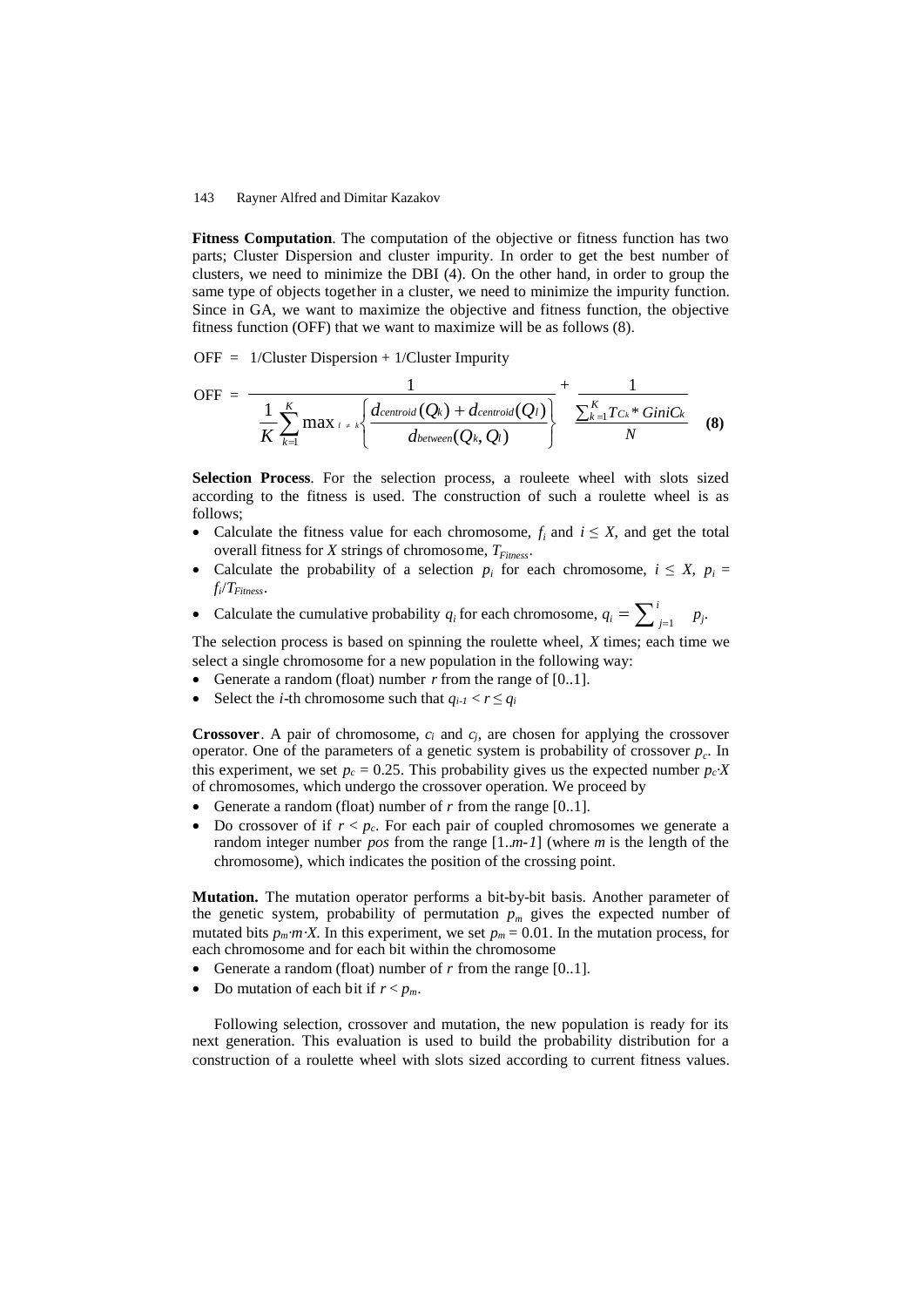The rest of the evolution is just a cyclic repetition of selection, crossover and mutation until a number of specified generations or specific threshold has been achieved.

Once the generation of new chromosomes stops, clusters with few numbers of objects will be removed and its members are moved to the nearest cluster (based on the distance between centres of the clusters).

## **4 Experiment and Experimental Results**

Our experiments are designed to demonstrate: 1) the performance gain of semisupervised genetic algorithm-based clustering technique (SSGA-DARA) over the Kclusters clustering technique (K-DARA), genetic algorithm-based clustering (GA-DARA) and 2) that our proposed Genetic Algorithm-based DARA method of data transformation outperforms other relational data mining approach to relational data mining. In this experiment, we chose two well-known datasets, the Mutagenesis [16], Musk [17].

DARA transformation process is performed with three different settings, called K-DARA, GA-DARA, SSGA-DARA. In K-DARA transformation, records are clustered based on  $K_K$  number of clusters, where  $K_K$  is manually defined by user. We ran this algorithm ten times with 10 different values of *K* and we took the average accuracy of the J48 (C4.5) classifier implemented in WEKA [20]. Next, in GA-DARA transformation, records are automatically clustered to  $K_{GA}$  number of clusters, using the genetic algorithm (GA) by taking the measure of cluster's dispersion as the objective fitness function. Other parameters were set to  $p_c = 0.25$  (crossover probability), and  $p_m = 0.01$  (permutation probability). In contrast, in SSGA-DARA transformation, records are automatically clustered to  $K_{SSGA}$  number of clusters, using the genetic algorithm (GA) by taking the measure of cluster's dispersion and impurity as the objective fitness function. Other parameters were set to  $p_c = 0.25$  (crossover probability), and  $p_m = 0.01$  (permutation probability).

Table 3 shows the results of DARA-based performance accuracy, in which three data transformation algorithms are compared; K-DARA, GA-DARA and SSGA-DARA. The aggregation method that uses a semi-supervised genetic algorithm-based clustering technique, done by transforming data first into vector space model using DARA [7,8], proved particularly successful on large datasets.

The accuracy estimations, from *leave-one-out* performance result for the classification of the transformed Musk and Mutagenesis datasets, using genetic algorithm-based clustering technique (GA-DARA) is much lower compared to the one with semi-supervised genetic algorithm-based clustering technique (SSGA-DARA). It is not surprising that the K-DARA and GA-DARA algorithms did poorly, since neither of these algorithms addresses the cluster impurity problem. However, it is somewhat surprising that the GA-DARA algorithm performs virtually the same as the K-DARA algorithm, since GA-DARA algorithm implicitly considers the best number of clusters to minimize the DBI measure, without limiting the number of clusters, as in K-DARA.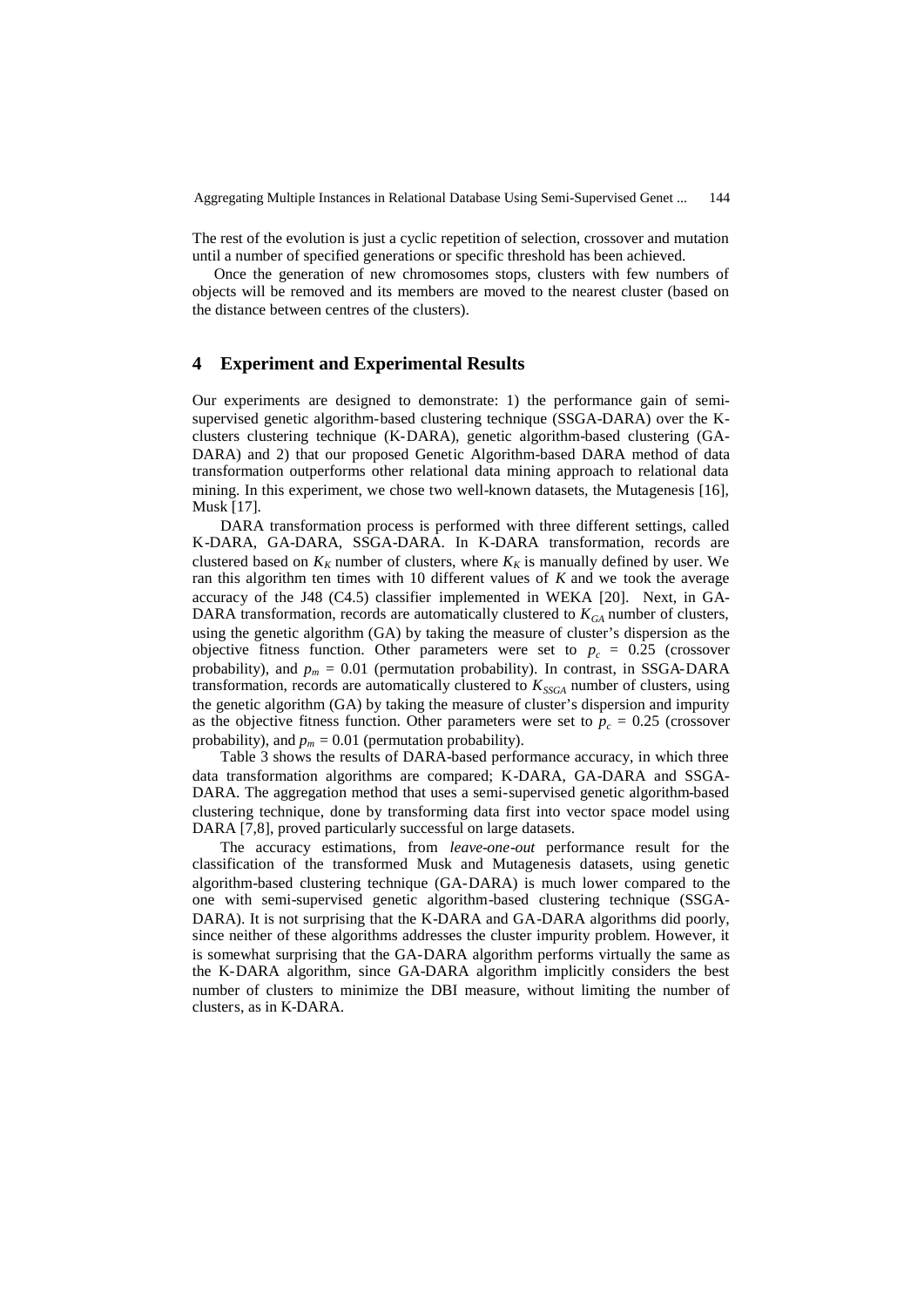| Data Transformation |      | Mutagenesis |     |        |  |  |
|---------------------|------|-------------|-----|--------|--|--|
| and Algorithm       | Musk | R1          | R2  | B3     |  |  |
| $K-DARA+C4.5$       | 76%  | 77%         | 79% | 82%    |  |  |
| $GA-DARA+C4.5$      | 62%  | 77%         | 75% | 78%    |  |  |
| $SSGA-DARA+C4.5$    | 76%  | $90\%$      | 88% | $87\%$ |  |  |

**Table 1.** Leave-One-Out CV performance on Musk and Mutagenesis

**Table 2.** Results of paired one-sided *t*-tests (p=0.0025): symbol ● indicates significant improvement performance by method in row over method in column and symbol ○indicates no significant improvement performance by method in row over method in column, on datasets Musk and Mutagenesis  $(A = K-DARA, B = GA-DARA)$  and  $C = SSGA-DARA$ 

|        | Musk   |       |   |        | Mutagenesis<br>B1<br>R٦  |         |                          |   |     |   | B3      |         |  |
|--------|--------|-------|---|--------|--------------------------|---------|--------------------------|---|-----|---|---------|---------|--|
| Method |        | A B C |   |        | A B C                    |         | A                        |   | B C |   | $A$ $B$ | $\bf C$ |  |
| А      |        |       | ∩ | $\sim$ | $\circ$                  | $\circ$ | $\overline{\phantom{0}}$ |   | O   |   | ◠       | $\circ$ |  |
| B      | $\cap$ | -     |   | ∩      | $\overline{\phantom{a}}$ | ◠       | $\circ$                  | - | ◠   | ◠ | -       | ◠       |  |
|        | ∩      |       |   |        |                          |         |                          |   |     |   |         |         |  |

Table 2 shows the results of paired one-sided *t*-tests ( $p=0.0025$ ), where the symbol ' $\bullet$ ' indicates significant improvement performance by method in row over method in column and symbol '○' indicates no significant improvement performance by method in row over method in column, on dataset Musk and Mutagenesis datasets, and A represents the K-DARA algorithm, B represents the GA-DARA algorithm and C represents the SSGA-DARA algorithm.

Table 3 shows the results of DARA-based (SSGA-DARA + C4.5) performance accuracy compared to other previously published results, such as the C4.5 decision tree algorithm, the back-propagation neural network algorithm, PROGOL, FOIL and TILDE, all of which ignored the multiple-instance problem and treated all of the positive instances as positive examples.

Based on Table 3, the accuracy estimations from *leave-one-out cross-validation* performance result for the classifier J48 [20] on the transformed Musk and Mutagenesis datasets using semi-supervised genetic algorithm-based clustering technique (SSGA-DARA) is at least better than the other published results.

**Table 3.** Comparison of performance accuracy on Musk and Mutagenesis

| Data Transformation     |      | Mutagenesis |                |     |  |  |
|-------------------------|------|-------------|----------------|-----|--|--|
| and Algorithm           | Musk | B1          | B <sub>2</sub> | B3  |  |  |
| <b>PROGOL</b>           |      | 76%         | 81%            | 83% |  |  |
| FOIL                    |      | 61%         | 61%            | 83% |  |  |
| <b>TILDE</b>            | 87%  | 75%         | 79%            | 85% |  |  |
| $SSGA-DARA+C4.5$        | 76%  | 90%         | 88%            | 87% |  |  |
| C <sub>4.5</sub>        | 67%  |             |                |     |  |  |
| <b>Back Propagation</b> | 75%  |             |                |     |  |  |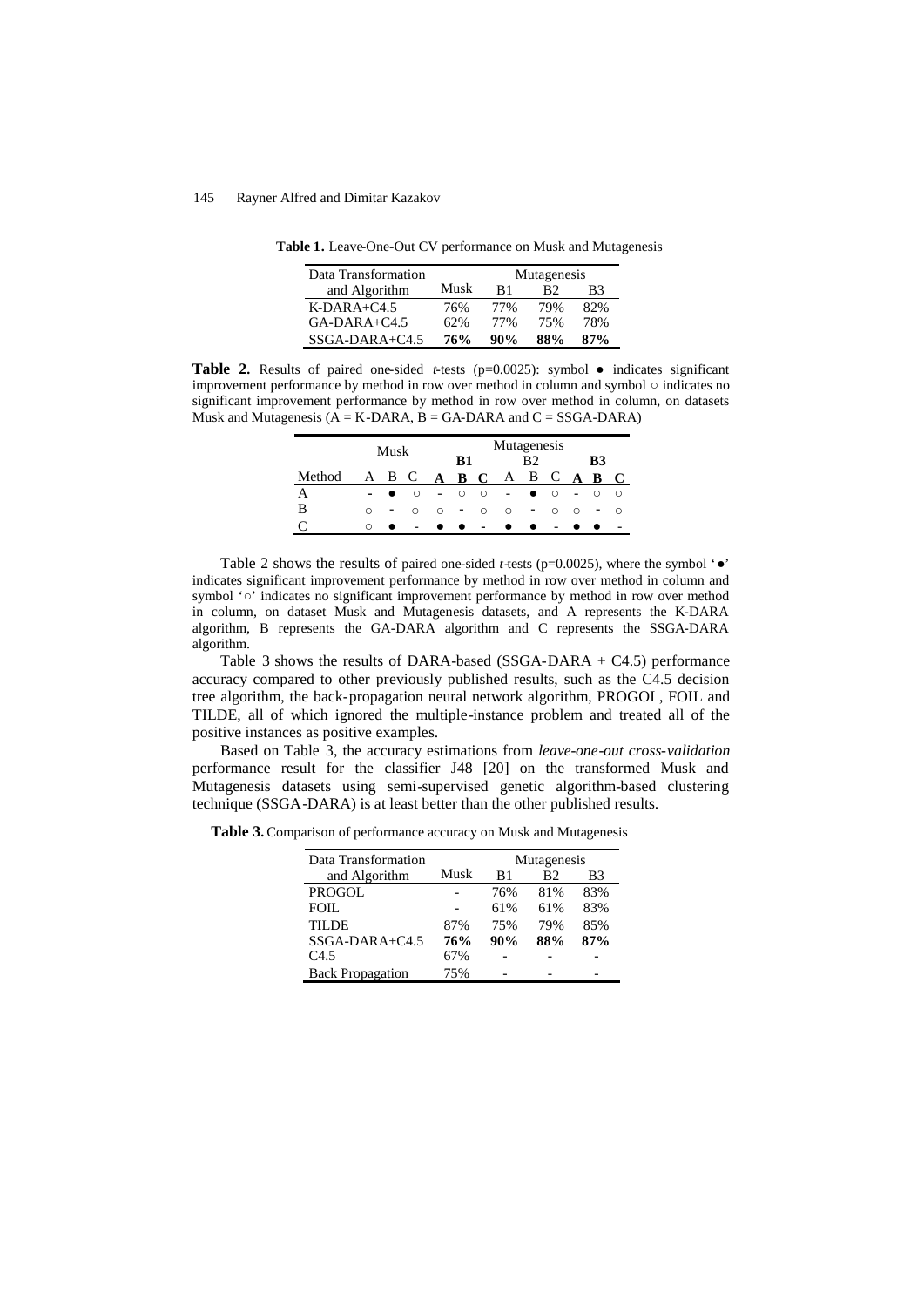Aggregating Multiple Instances in Relational Database Using Semi-Supervised Genet ... 146

# **5 Conclusions**

The multiple instances problem is an important problem that arises in real-world tasks where the training examples are ambiguous: a single record may have many associations with feature vectors that describe it, and yet only a few of those vectors may be relevant for the observed classification of the record. In this paper, we have presented an algorithm to transform multiple instances problem into a vector space model that is suitable to clustering operations. A novel method for semi-supervised learning that combines supervised and unsupervised learning techniques has been also introduced to extract patterns from multiple tables with a high degree of *one-to-many* association. The basic idea is to treat a series of records, associated with a single record in the target table, as a bag of terms, and take an unsupervised clustering method and simultaneously optimize the misclassification error of the resulting clusters. Experimental results show that using DBI for cluster dispersion and GI for cluster impurity finds solutions with much greater accuracy. The basic ideas in this paper: incorporating classification information into an unsupervised algorithm to aggregate records with multiple instances in relational datasets are promising areas for future research.

# **References**

- 1. Breiman, L., Friedman, J., Olshen, T., Stone, C., Classification and Regression Trees. Wadsworth International, California, 1984.
- 2. Davies, D.L., Bouldin, D.W., A cluster separation measure. IEEE Transactions and Pattern Analysis and Machine Intelligence, 1979, 1(2):224-227.
- 3. Agrawal, R., Imieliński, T., Swami, A., Mining association rules between sets of items in large databases, Proceedings of the 1993 ACM SIGMOD international conference on Management of data, Washington, D.C., United States, May 25-28, 1993, 207-216.
- 4. Agrawal, R., Srikant, R., Fast Algorithms for Mining Association Rules in Large Databases, Proceedings of the 20th International Conference on Very Large Data Bases, September 12-15, 1994, 487-499.
- 5. Han, J., Fu, Y., Discovery of Multiple-Level Association Rules from Large Databases, Proceedings of the 21th International Conference on Very Large Data Bases, September 11- 15, 1995, 420-431.
- 6. Maurice, A., Houtsma, W., Arun, N., Swami, A., Set-Oriented Mining for Association Rules in Relational Databases, Proceedings of the Eleventh International Conference on Data Engineering, March 06-10, 1995, 25-33.
- 7. Alfred, R., Kazakov, D., Data Summarization Approach to Relational Domain Learning Based on Frequent Pattern to Support the Development of Decision Making. In the Proceedings of The Second International Conference of Advanced Data Mining and Applications, (ADMA 2006), 14-16 August, Xi'An, China, 2006. LNAI 4093, eds. X. Li, O.R. Zaiane, and Z. Li, 2006, 889-898.
- 8. Alfred, R., Kazakov, D., Pattern-Based Transformation Approach to Relational Domain Learning Using DARA. In the Proceedings of The 2006 International Conference on Data Mining (DMIN 2006), LAS VEGAS, Nevada, USA, CSREA Press, eds. S.F.Crone, S. Lessmann, R. Stahlbock, ISBN. 1-60132-004-3, June 25-29, 2006, 296-302.